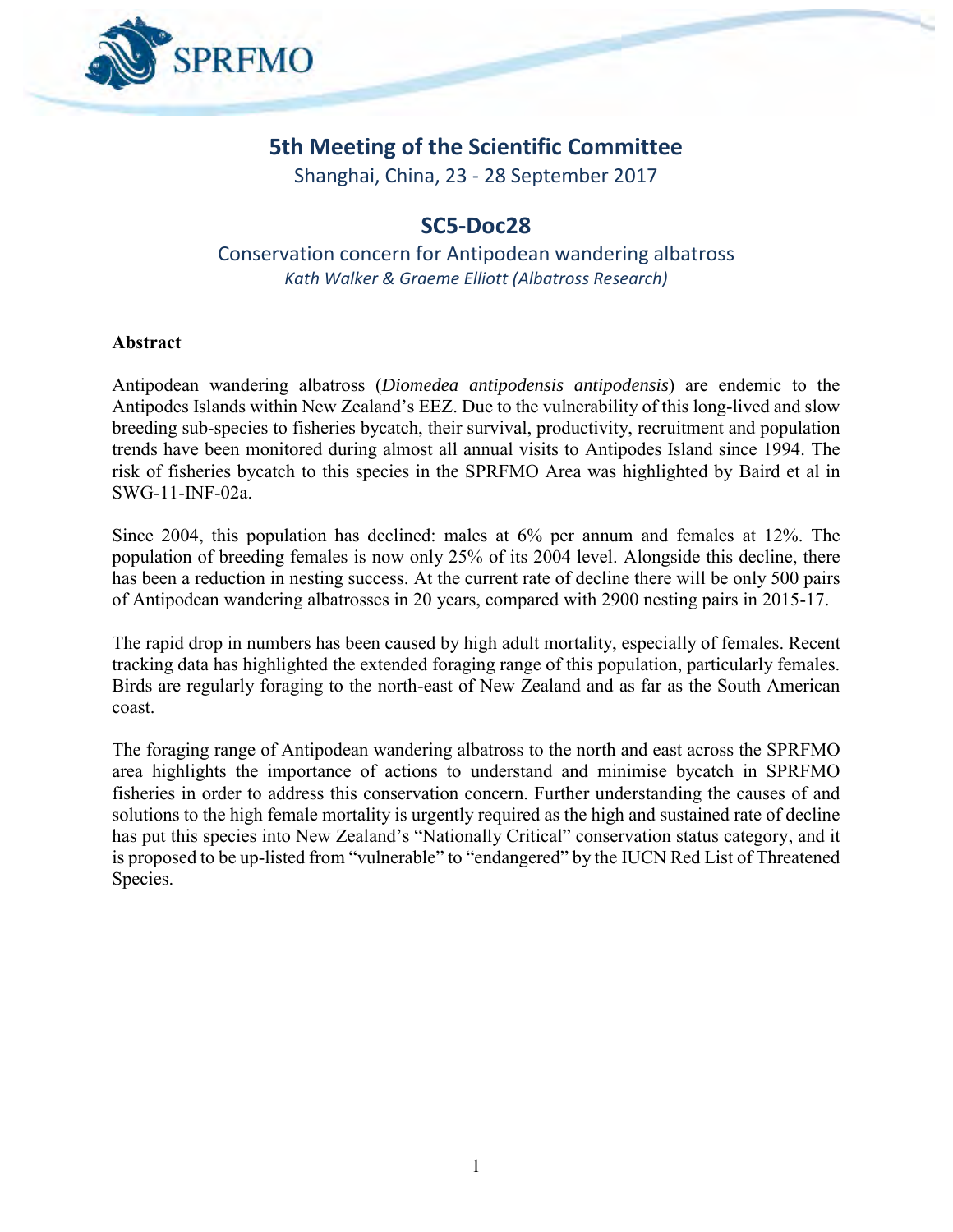### **1. BACKGROUND**

Antipodean wandering albatross (*Diomedea antipodensis antipodensis*) are endemic to the Antipodes Islands. Due to the vulnerability of this long-lived and slow breeding species to fisheries bycatch, their survival, productivity, recruitment and population trends have been monitored during almost all annual visits to Antipodes Island since 1994. The risk of fisheries bycatch to this species in the SPRFMO Area was highlighted by Baird et al in SWG-11-INF-02a. This paper provides an update on trends in population size, demographic traits, and tracking studies.

### **2. TRENDS IN POPULATION SIZE AND DEMOGRAPHIC TRAITS**

#### **2.1. Population size**

The Antipodean wandering albatross, *Diomedea antipodensis* (consisting of two subspecies, *D. a. antipodensis* and *D. a. gibsoni*) is currently proposed to be up-listed from "vulnerable" to "endangered" by the IUCN because the species is in decline. Each subspecies is assessed separately by the New Zealand Threat Classification System and both are now regarded as "nationally critical" (Robertson et al. 2017). *D. a. antipodensis* is declining more rapidly than *D. a. gibsoni*.

The last full population census of *D. a. antipodensis* was undertaken in 1994, 1995 and 1996, when there was an average of 5,180 pairs nesting on Antipodes Island each year (Walker & Elliott 2005). Since then, three areas on Antipodes Island have been censused 20 times, with one of these areas supporting 2.7% of the population having been censused every year but one (Elliott & Walker 2017). These three areas comprise 15% of all the nests on Antipodes Island, and the annual census of these blocks provides a reliable estimate of population trends (Elliott & Walker 2017). The number of nests in the census blocks increased until 2004, declined dramatically between 2005 and 2007, and has continued to decline steadily ever since (Figure 1).

These counts suggest that the number of nesting pairs of Antipodean wandering albatross on Antipodes Island rose from about 5,180 pairs in 1994-96 to about 7,220 in 2003-05, then declined to about 2,900 nesting pairs in 2015-17. At the current rate of decline there will be only 500 nesting pairs of Antipodean wandering albatrosses in 20 years.

### **2.2. Demographic traits**

There was a significant and dramatic decline in adult female survivorship in 2005, and significant, but much less dramatic declines in adult male survival and nesting success at the same time (Figures 2 & 3).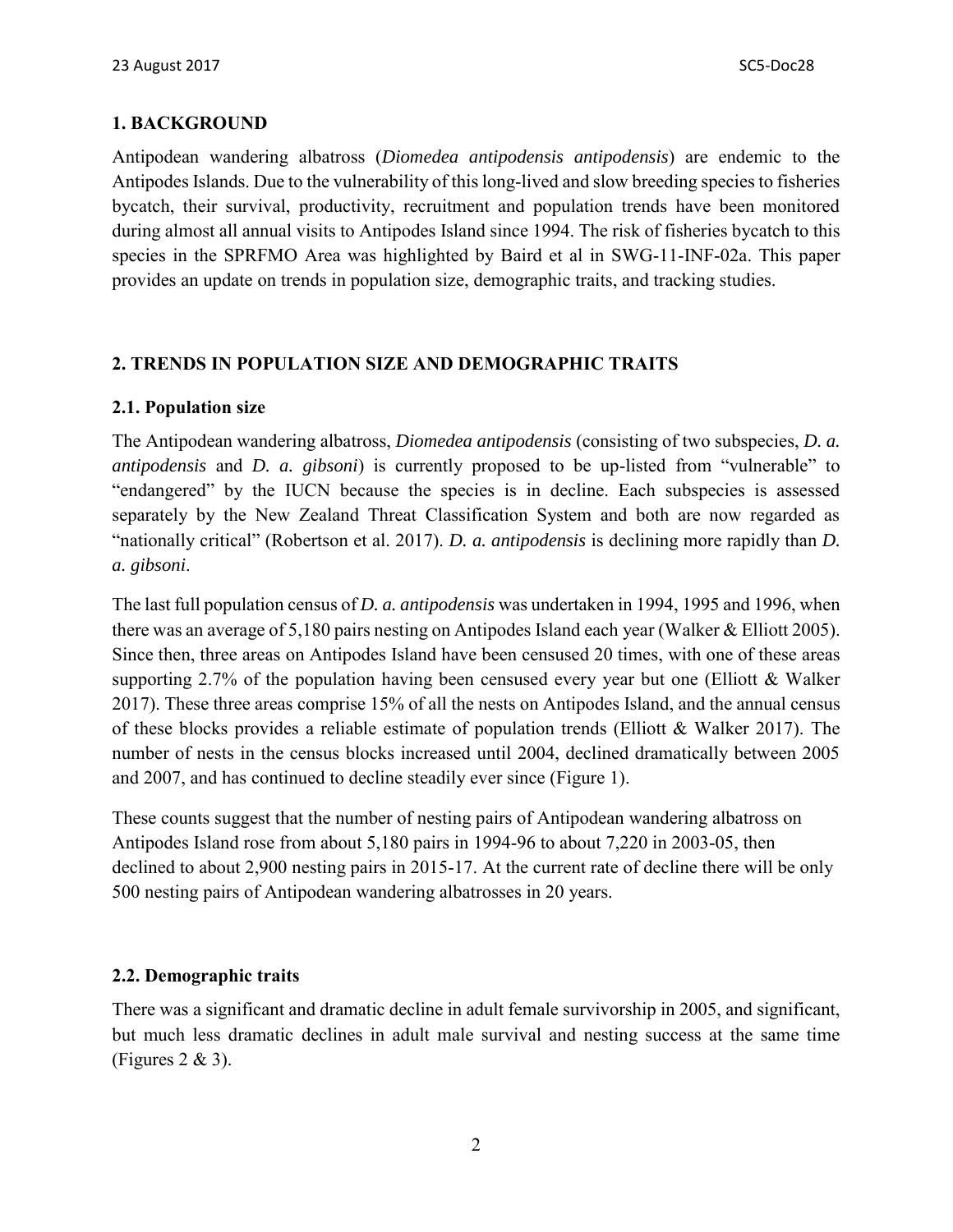

**Figure 1. The number of Antipodean wandering albatross nests in three blocks on Antipodes Island since 1994 (from Elliott & Walker 2017).**



**Figure 2: Adult survivorship of Antipodean wandering albatrosses nesting in a study area on Antipodes Island estimated by mark-recapture (from Elliott & Walker 2017).**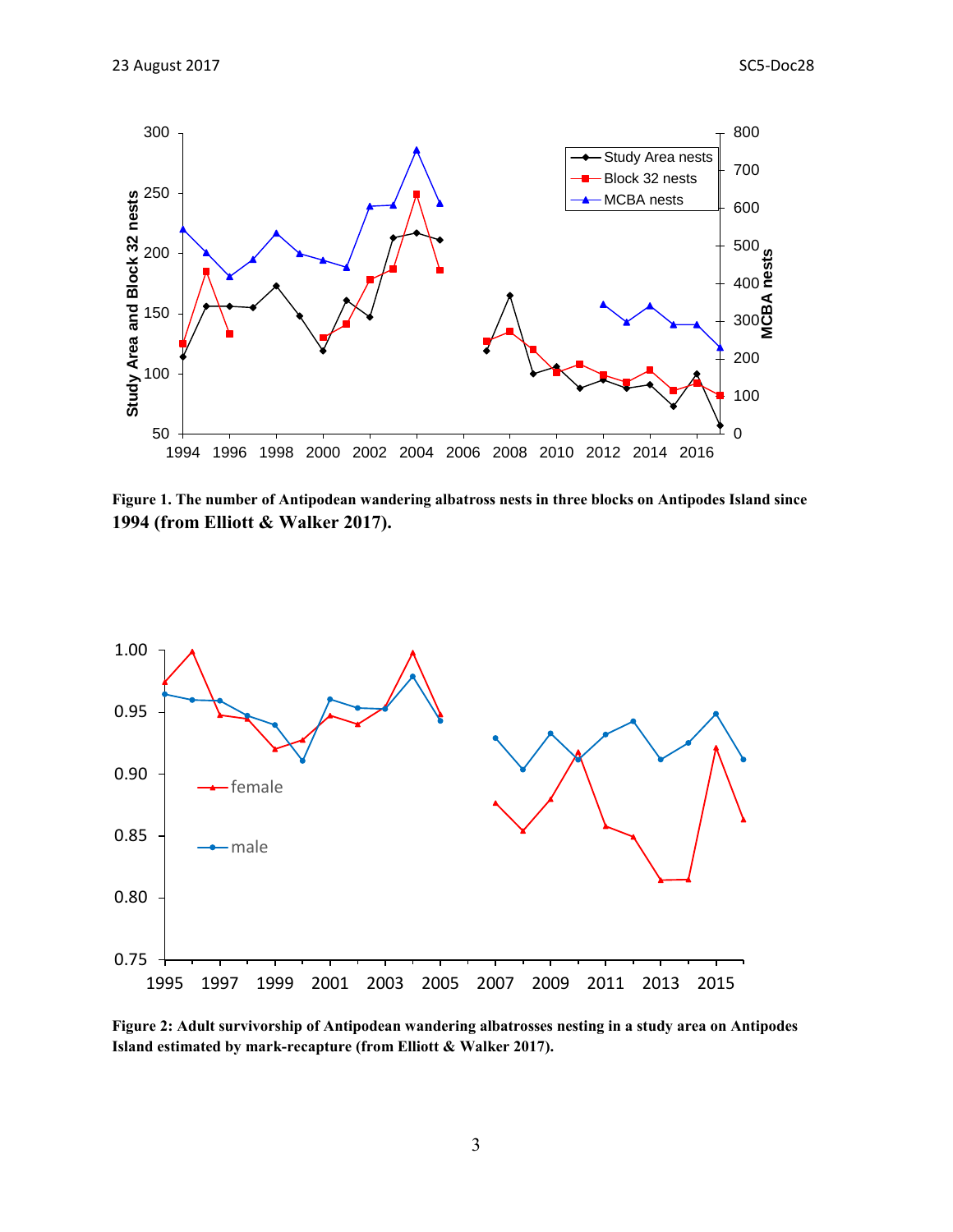

**Figure 3: Nesting success of Antipodean wandering albatrosses nesting in a study area on Antipodes Island (from Elliott & Walker 2017).**



**Figure 4: Mark-recapture estimates of the number of breeding adult Antipodean wandering albatrosses in the study area on Antipodes Island (from Elliott & Walker 2017).**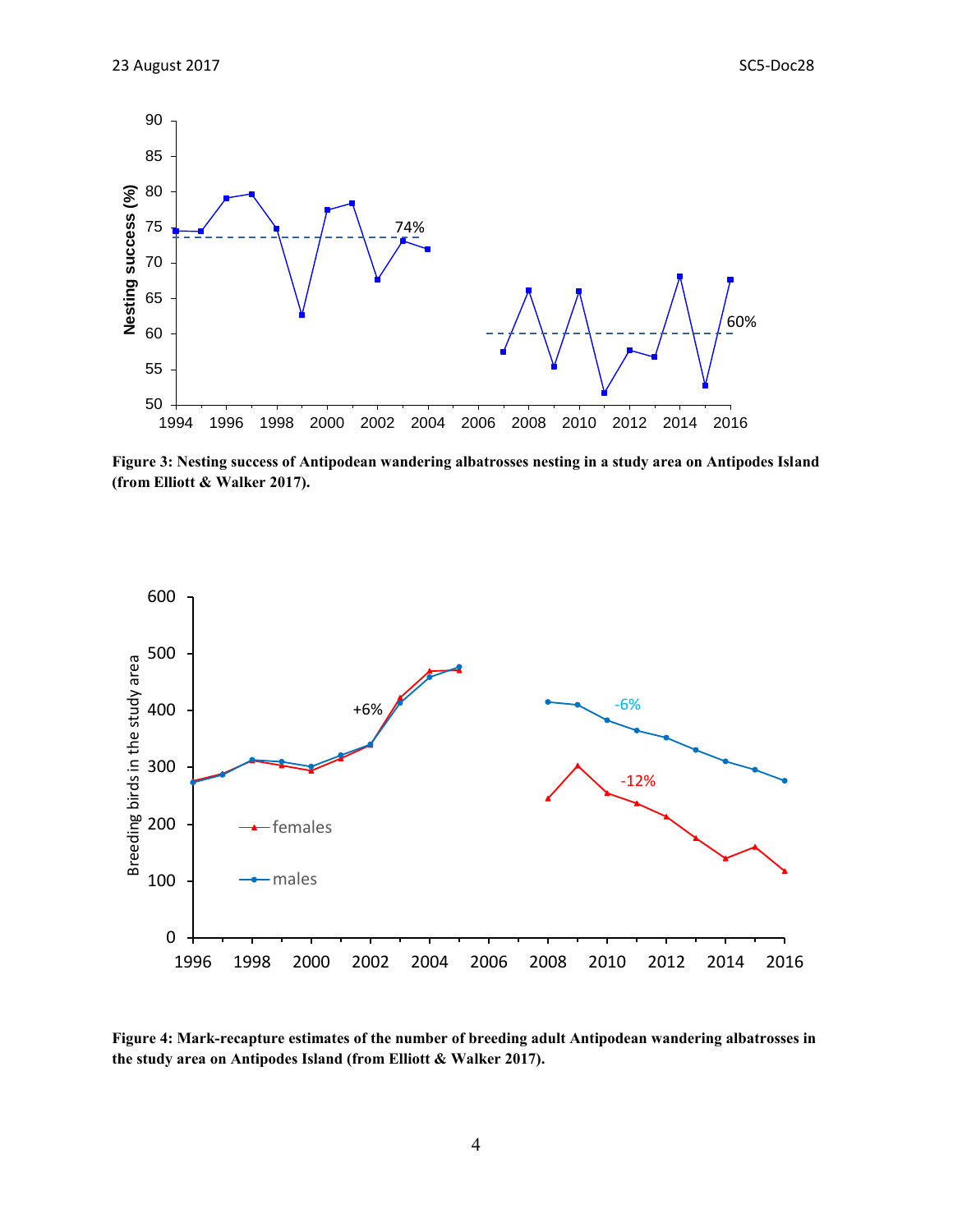Mark-recapture estimates of the population size using the statistical software M-Surge (Choquet et al. 2005) indicate that the breeding population was increasing at about 6% per annum before 2004, but since then it has been declining at 12% per year. The decline has been much greater in females than males, with males declining at about 6% per annum while females have declined at 12% per annum (Figure 4). Whereas the number of males and females in the breeding population before 2004 was approximately equal, there are now more than two adult males for every adult female.

#### **2.3. Land-based threats**

There is no evidence of any substantial land-based threats to Antipodean wandering albatrosses at Antipodes Island such as human disturbance, introduced species or disease. Mice were present until mid-2016 but despite intensive monitoring, there is no evidence they were having an impact on Antipodean wandering albatross nesting success or adult survival. The recent programme to eradicate mice from the island has reduced the possibility of future land-based threats.

#### **2.4. Threats from fisheries**

Althoough pelagic longline fisheries pose the greatest risks to wandering albatrosses (Richard & Abraham 2015), bycatch of these birds has been observed in both trawl and demersal longline fisheries in New Zealand (Abraham & Thompson 2015a,b), including of Antipodean albatross. Observed captures, particularly in trawl fisheries, are likely to represent only a small proportion of total fishing related mortality, as unobserved mortality associated with warp strikes is thought to be high (Debski & Pierre 2015; SC-02-13). Not all bycaught birds are identified to subspecies level, but at least one of the wandering albatrosses observed bycaught in New Zealand trawl fisheries was identified as *D. a. antipodensis*. As these birds spend much of their time foraging in international waters, the bycatch estimates from within the New Zealand EEZ are likely to be significantly underestimating total fisheries bycatch. There have been 41 band recoveries of *D. a. antipodensis*, many of which came from international waters in the central and eastern Pacific (Walker & Elliott 2006), six of them since 2007 (Figure 5).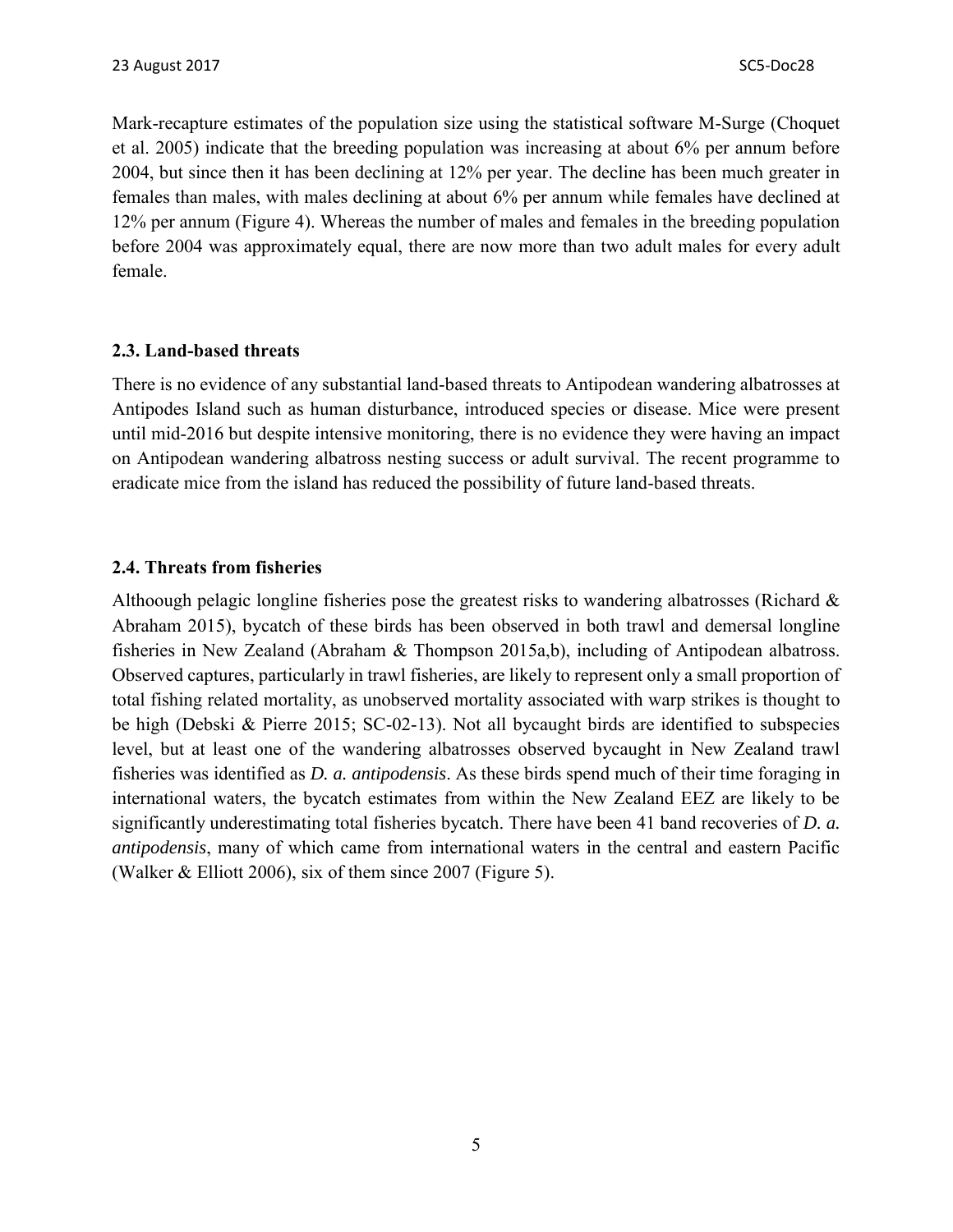

**Figure 5: Distribution of dead banded-bird recoveries between 1970 and 2017 of 41** *D. a. antipodensis* **banded on Antipodes Island (48<sup>0</sup>S, 178<sup>0</sup>E), and between 1970 and 2004 of 18** *D. a. gibsoni* **banded on Adams Island (50<sup>0</sup>S, 166<sup>0</sup>E).**

The foraging range of *D. a. antipodensis* was investigated using satellite tags between 1996 and 2004, and using GLS loggers between 2011 and 2017 (Elliott & Walker 2017). Spatial distributions of non-breeding birds (breeding birds have much more restricted ranges) from tracking before and after the population decline began are summarised in Figure 6. Data collected after 2011 show the foraging ranges for both sexes extend north and east right across the SPRFMO Area. There appears to have been a shift in foraging areas, particularly for non-breeding females, with most birds tracked after 2004 visiting areas as far away as the South American coast, which they rarely visited before 2004 (Figure 6).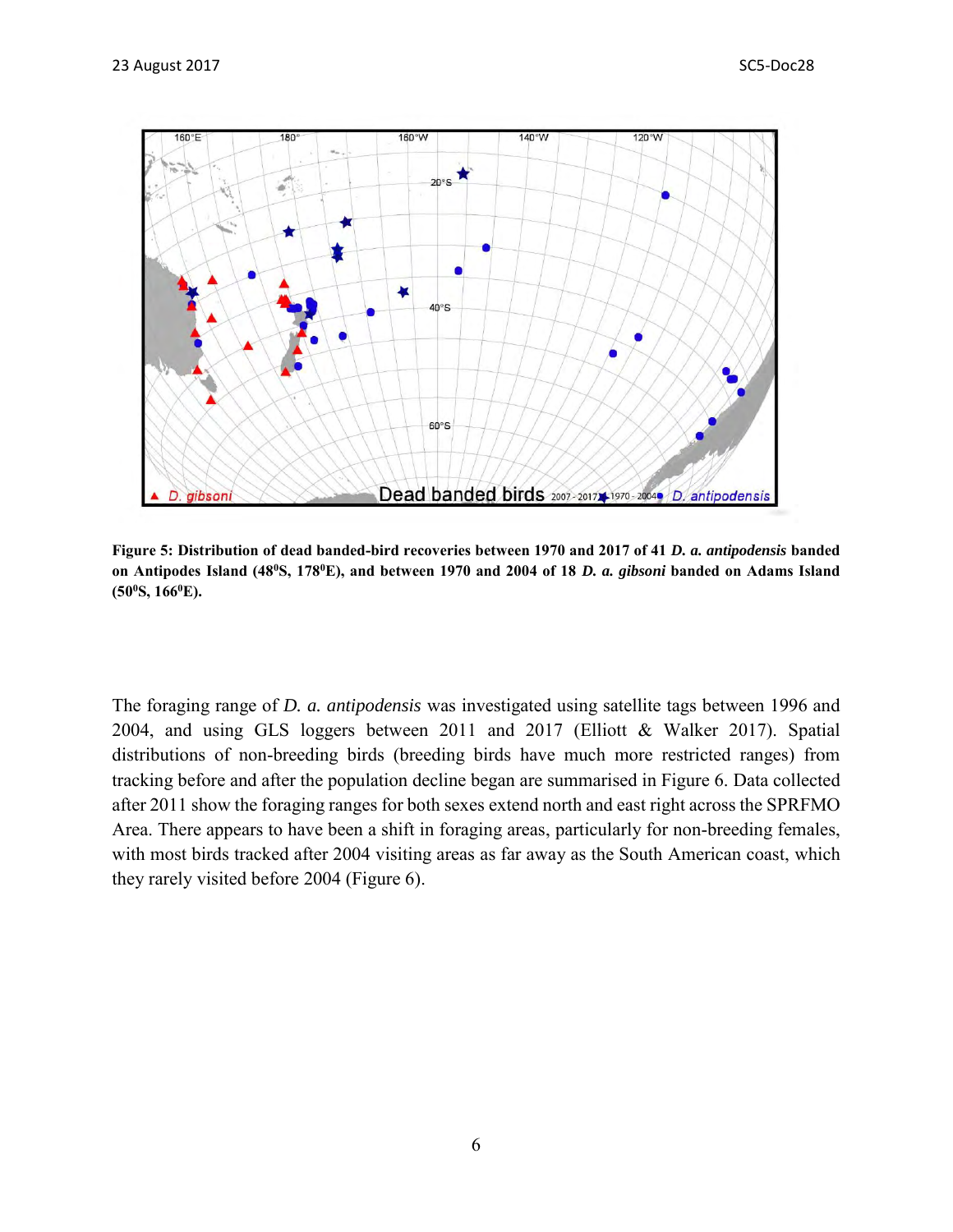

**Figure 6: Kernel density plots of breeding and non-breeding** *D. a. antipodensis* **tracked in 1996–2001 and in 2011–17. Black indicates the 50% contour, dark grey the 75% contour, and light grey the 90% contour.**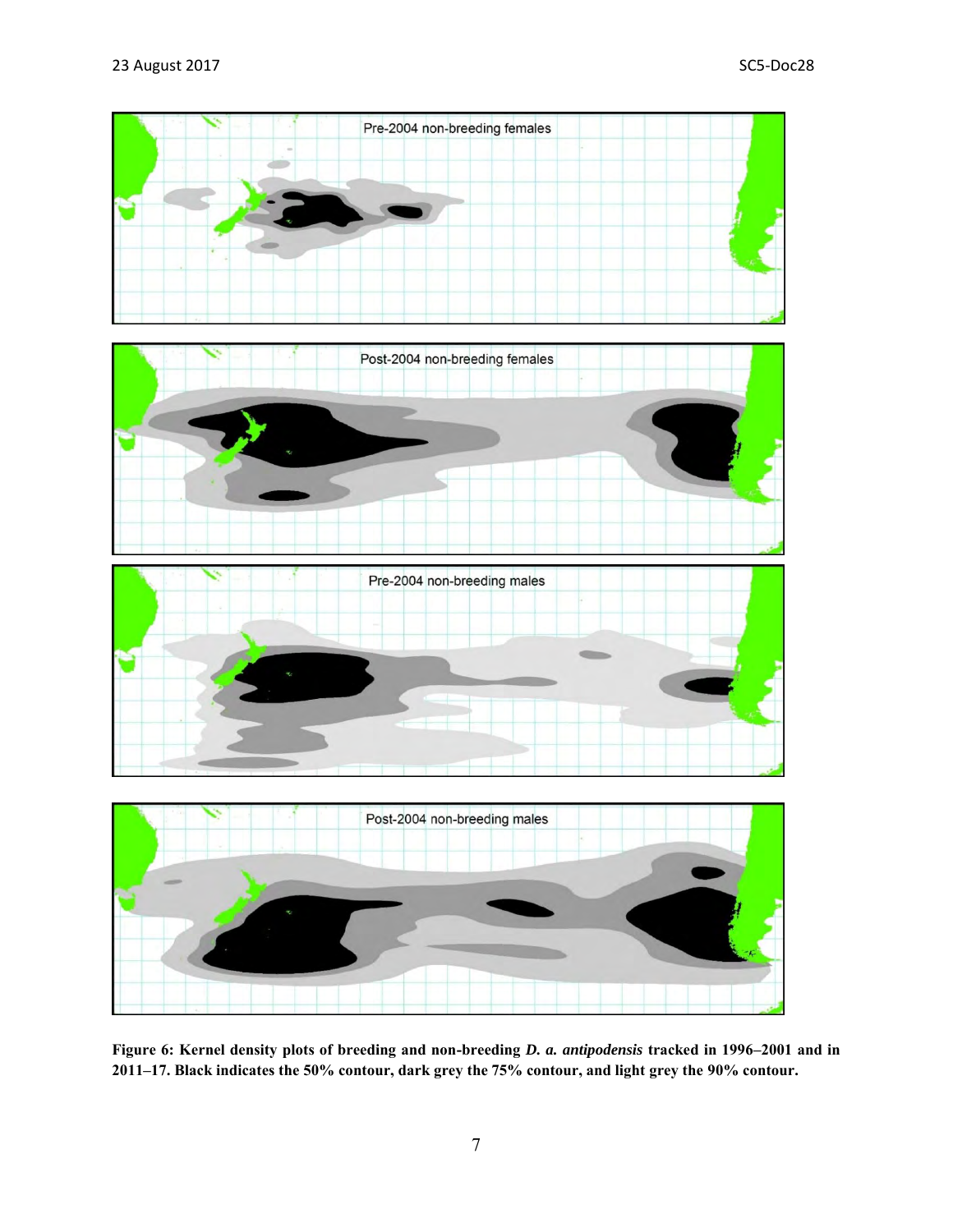#### **2.5. Conclusion**

The population trends of Antipodean wandering albatross observed since 2008 raises particular concern for this taxon. Due to the lack of land-based threats to this population we identify the major human-induced cause of decline as incidental mortality in fisheries.

Antipodean wandering albatross can be difficult to identify at-sea, but genetic techniques are available for determining the source population using samples from bycaught birds. We encourage not only the collection and reporting of data on bycatch through representative observer coverage, but also the implementation of methods to ensure correct identification of bycaught birds to the lowest possible taxonomic level.

The foraging range of Antipodean wandering albatross north and east across the SPRFMO area highlights the importance of actions to minimise bycatch in SPRFMO fisheries to address this conservation concern.

### **3. RECOMMENDATIONS**

It is recommended that the Scientific Committee:

- **notes** the increased conservation concern for Antipodean wandering albatross based on the most recent demographic information.
- **recognises** that, because the foraging range of Antipodean wandering albatross has extended further north and east across the SPRFMO Area since 2004, it has become increasingly important to better understand and minimise bycatch in SPRFMO fisheries in order to address this conservation concern.
- **encourages** observers to identify and report bycaught wandering albatross to the lowest possible taxonomic level, using photographic or genetic methods as required, to allow better identification of higher risk areas and fishing methods.
- **reviews** available data on seabird mitigation used by vessels (as required by CMM 09- 2017) to assess the extent to which adequate mitigation measures are being used to minimise bycatch.